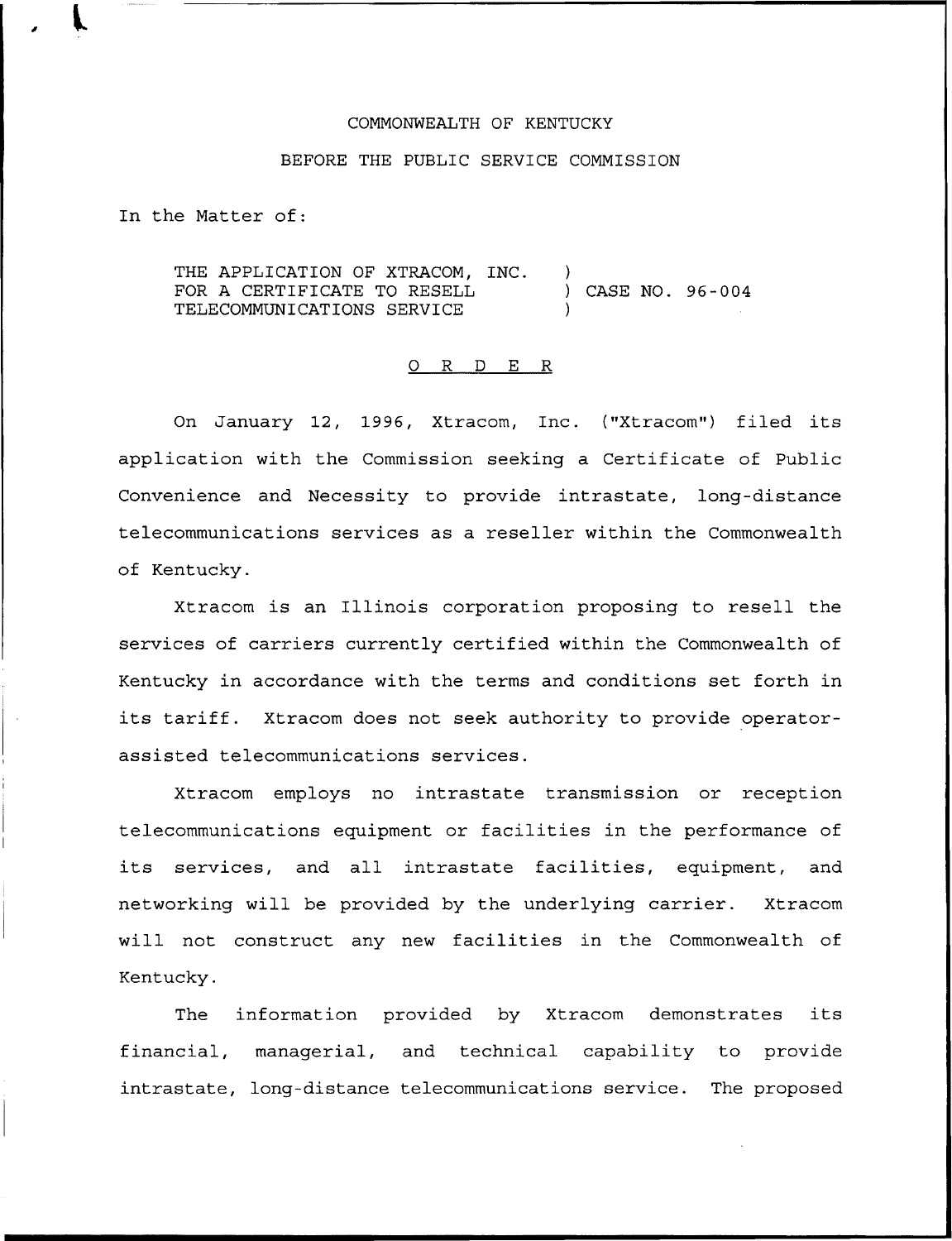rates filed January 12, 1996 should be approved as the fair, just and reasonable rates to be charged.

In Administrative Case No. 306,<sup>1</sup> the Commission stated the importance of eliminating possible customer confusion arising from the name of the billing service, rather than the name of the provider of telecommunications services, appearing on the bill. Accordingly, Xtracom should ensure that its name appears prominently on all bills issued to customers for services rendered by it.

The Commission, having considered the application, the information provided by Xtracom, and being otherwise sufficiently advised, HEREBY ORDERS that:

1. Xtracom be and it hereby is granted authority to provide intrastate, long-distance telecommunications services within the Commonwealth of Kentucky on and after the date of this Order.

2. Xtracom shall comply with the provisions of the Orders in Administrative Case No. 323.<sup>2</sup>

 $\overline{3}$ . Xtracom shall ensure that its name appears prominently on all bills issued to customers for services rendered by it.

4. Xtracom's authority to provide service in this Commonwealth is strictly limited to those services described in this Order and in Xtracom's application.

 $-2-$ 

 $\mathbf{1}$ Administrative Case No. 306, Detariffing Billing and Collection Services, Order dated April 30, 1990.

 $\overline{2}$ Administrative Case No. 323, An Inquiry Into IntraLATA Toll Competition, An Appropriate Compensation Scheme for Completion IntraLATA Calls by Interexchange Carriers, Jurisdictionality.